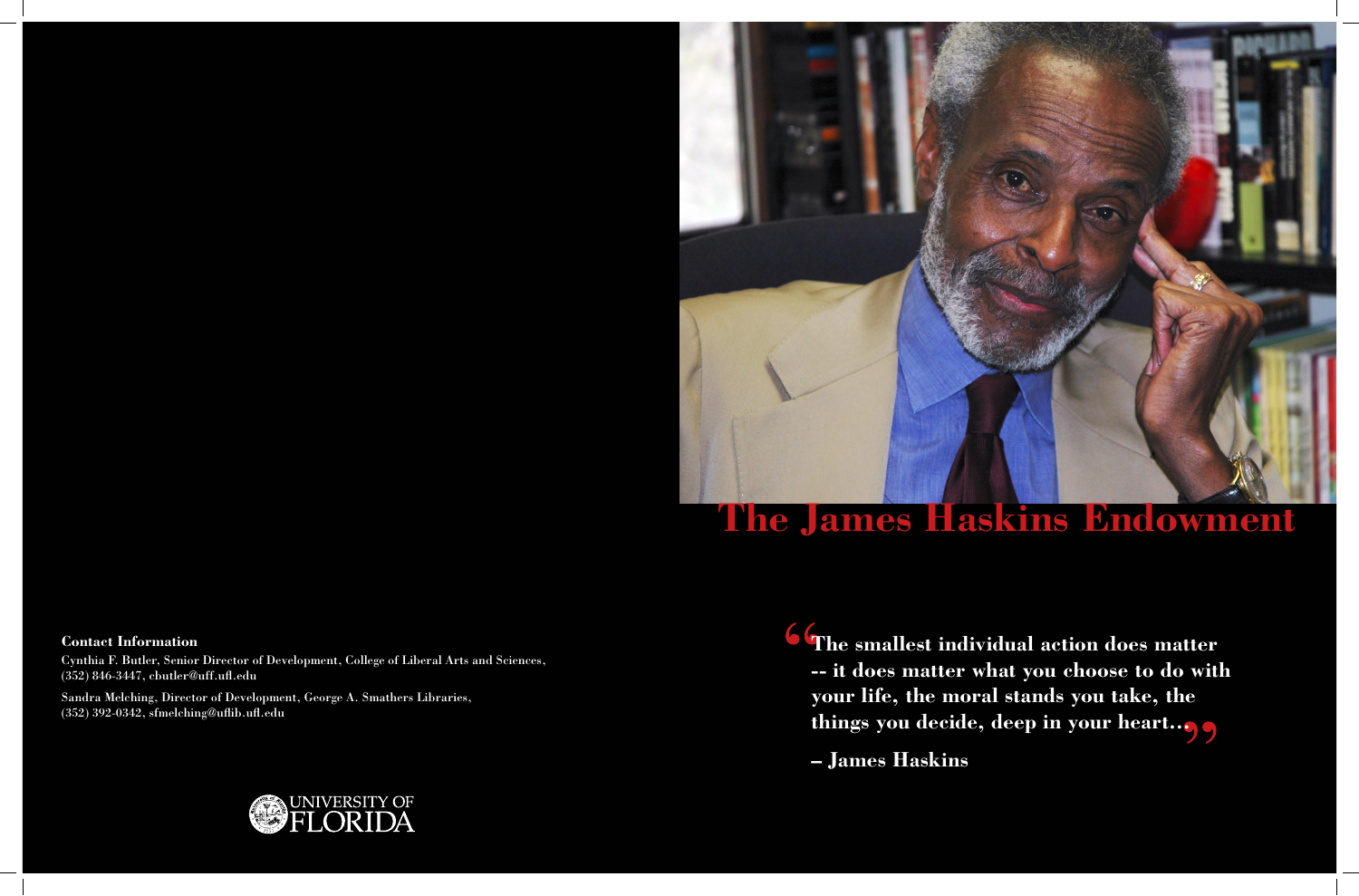### **A Small Ounce of Privacy**

Who could imagine that from a small place like Demopolis, Alabama, would emerge a man of such enormous vision and talent? James Haskins was born there on September 19, 1941. Family and relatives knew him by his basket name, "Dazzle," and later Uncle D; his teachers knew him as James; and to friends and neighbors he was simply Jim. Amidst the noise and antics of a houseful of siblings, Jim found a small ounce of privacy in reading. It opened up the windows of his imagination and transported him away from the segregated borders of Alabama to the world beyond.

The foundation for the values and mores that shaped his life was laid in Demopolis. Nurtured by the wisdom and love of his family, friends and teachers, the "humanitarian philosophy" he absorbed as a child "encouraged the idea of helping others, not bringing them down."**2** But segregated Alabama operated under another philosophy, one that denied the humanity of its black citizens. In fact, many of the treasured books Jim read came, via a white woman, from the segregated library he, as a black child, was prohibited from entering. Jim recalled that "Alabama in the forties was a terrible place. I mean … for the most part, it seemed to me my childhood was a constant series of being told where to go and what to do in order to not aggravate the white power structure."**<sup>3</sup>**

#### **The World Beyond Alabama**

Not surprisingly, segregation forced James Haskins to leave his beloved Alabama. At Alabama State College (now ASU), he was captivated by the civil rights movement and its philosophy of social justice and equality. He actively set out to do as an adult what he was not allowed to do as a child—aggravate the white power structure of "unearned privilege." For his political activism, he was dismissed from Alabama State; however, a mixture of serendipity and talent led Jim to Georgetown University on a scholarship. He earned bachelor's degrees from Georgetown and Alabama State and in 1963, a master's degree in social psychology from the University of New Mexico. Then he headed north to Harlem.

Jim played a mean trumpet and once dreamed of making a living as a musician, but he said he put away the instrument after hearing Miles Davis play. He sold advertising copy for the *Daily News*, trained as a stock trader on Wall Street, and worked in an anti-poverty program before getting a job as an elementary school teacher. In the classroom he discovered that he could make a real difference in young lives. He also began to write books. In 1977 Jim published *The Cotton Club* and joined the faculty of the University of Florida in Gainesville.

### **"Conversations with Himself" and the World**

While his first foray into writing and publishing (*Diary of a Harlem Schoolteacher*) may have been accidental, his subsequent corpus of work reflects a man on a mission. Considered "the most prolific Black writer ever,"**4** James Haskins saw writing as an opportunity to engage in "conversations with himself" about those he called "the undeservedly obscure." It was also a way to chronicle for young readers the achievements of African Americans who struggled against the odds and continued to persevere even when they lost. Mabel Mercer, Stevie Wonder, Bill Cosby, Lena Horne, Bricktop, Rosa Parks, Shirley Chisholm, Black Dance, Black Inventors, The Harlem Renaissance, The March on Washington — a sample of his subjects suggests why he deserved to be called the "unofficial biographer of Black America."

An intensely private person, he often said that his own life was unremarkable and deflected inquiries about his personal life with enigmatic statements: *I have never wanted to be who people wanted me to be, because I was never who people thought I was*. James Haskins was, without question, a master of words who succeeded in engaging the world in an enduring conversation on humanity and the African American experience.

## **Portrait of a "Humanitarian Philosopher"**

*"On the most basic level, it is this historic ability to define our own humanity, and thereby to create a heritage of which we can be proud, that to me is the most significant aspect of being a Black Alabamian."***<sup>1</sup>**





*"James was the kind of pioneer who looked into the faces of young Americans and spent his life creating for those heads and hearts…and he was a soul full of grace and humane humanity." – Arnold Adoff (poet and fellow author)*

<sup>1.</sup> James Haskins, "The Humanistic Black Heritage of Alabama," *The Remembered Gate: Memoirs by Alabama Writers*, eds. Jay Lamar and Jeanie Thompson (Tuscaloosa: University of Alabama Press, 2002), 55. 2. Ibid., 56.

<sup>3.</sup> K. Alycia Allen, "Portrait of a Freedom Writer," *Applause: Gainesville's Entertainment Magazine* (March 11, 1983): 8. 4. Paul Jerome, "Conversations with Himself," *FlaVour* (Summer 1995): 44.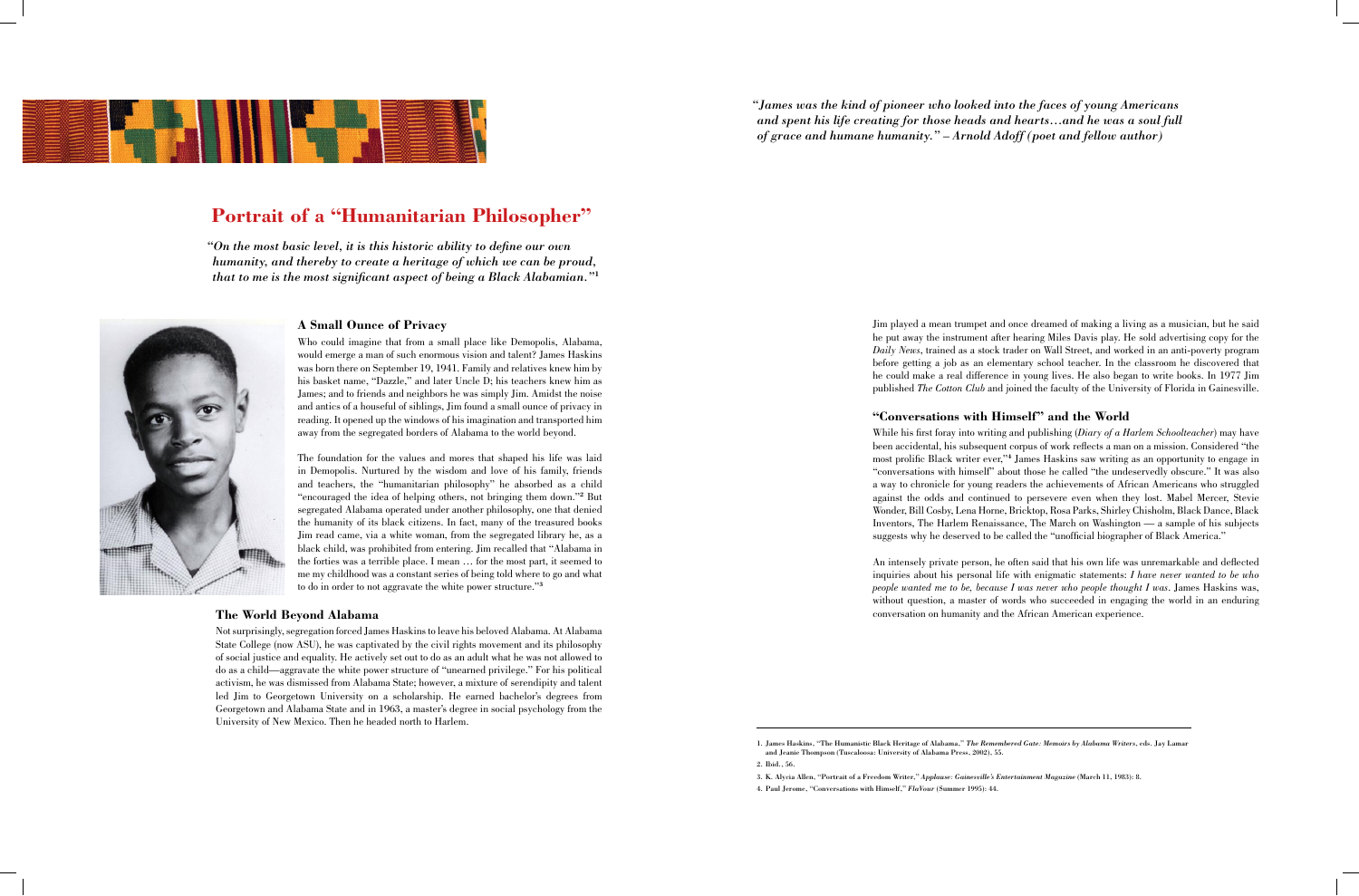### **The James Haskins Visiting Scholar Fellowship in African American Studies at the University of Florida**

In recognition of Professor James Haskins and his stellar contributions to literature and history, the program in African American Studies at the University of Florida has created the James Haskins Visiting Scholar Fellowship in African American Studies. This award honors an extraordinary man and prolific writer whose legacy should never be forgotten. By the power of his pen James Haskins changed the way America and the world view African Americans.

The James Haskins Visiting Scholar Fellowship will support research and teaching by emerging and established scholars who seek opportunities to conduct research and collaborate with African American Studies faculty at the University of Florida. Scholars will be chosen in a national competition. The fellowship award is open to U.S. citizens and permanent residents with a Ph.D. or equivalent professional training. Applicants will be judged on the basis of intellectual merit and distinction; the relevance of the proposed research to the focus of African American Studies at UF; the contribution of the proposed research to the field of African American studies; and supporting references.

African American Studies at the University of Florida is an interdisciplinary program that explores the historical and socio-cultural experiences of people of African heritage in the United States and in the African Diaspora. In 2004 African American Studies proudly celebrated its thirty-fifth anniversary and continues to grow. The program is committed to the growth, development and authority of African American Studies as a discipline, community-based work, and the development of a concentration in film and visual studies. African American Studies currently offers an 18-credit undergraduate minor and is working towards the implementation of a course of study that will add an undergraduate major and a graduate certificate. All these initiatives will provide students with strong interdisciplinary, theoretical and methodological tools for studying the experiences of people of African descent in the United States, the Caribbean and beyond.

*"A teacher affects eternity: he can never tell where his influence stops." – Henry Brooks Adams*

### **The James Haskins Collection in African American Literature at the University of Florida**

Gifts to this endowment will come from colleagues, family, friends, students and all who believe in the vision of James Haskins. This endowment will fund two programs: **An Enduring Legacy** 



The George A. Smathers Libraries is privileged to announce that it has received its single largest collection of research materials related to twentieth-century African American history, literature and cultural studies from the late James Haskins. The donation includes books and magazines (almost 150 titles by Jim Haskins alone); his personal collection of American literature; personal and professional correspondence, notes and business papers; audio and videocassettes of interviews with the subjects of his biographies; and transcriptions and photographs. This collection, a lasting tribute to Professor Haskins's legacy, will be housed in the Department of Special and Area Studies Collections and will join other important materials that relate to African American history and culture.

The James Haskins Collection will encourage financial support to acquire and process additional material that can advance scholarship. African American history and culture are well represented among the holdings in Special and Area Studies. In addition to the papers of Zora Neale Hurston, which form part of UF's manuscript collections, numerous resources relate to the scope and content — as well as the *spirit* — of the Haskins collection. The Baldwin Library in particular holds many literary works for children that inform the societal background against which Haskins created his own literary works for children. The Belknap Collection provides primary resources that add depth to the biographies that Haskins wrote about the entertainment world. The P. K. Yonge Library supports studies of the racial and political climate of the Florida in which Haskins lived and worked for almost thirty years. Placing the Haskins collection in its multidisciplinary perspective will support programs at UF that relate to African Americans and will play a crucial role in gathering other collections of research materials from Haskins's peers. While no university can be great without a great library, it is also true that a single collection can become the building block for a great university research collection. For the University of Florida, the James Haskins Collection in African American Literature is that collection of significance.



## **The James Haskins Endowment** …

*To honor the memory and achievements of James Haskins*

*"The University of Florida community is proud to honor the outstanding literary and academic achievements of Professor James Haskins. His life, his work, and his commitment to documenting and setting the record straight on so many things should stand as a bright beacon to guide each and every one of us through the challenges that always accompany creativity and commitment." – President J. Bernard Machen*